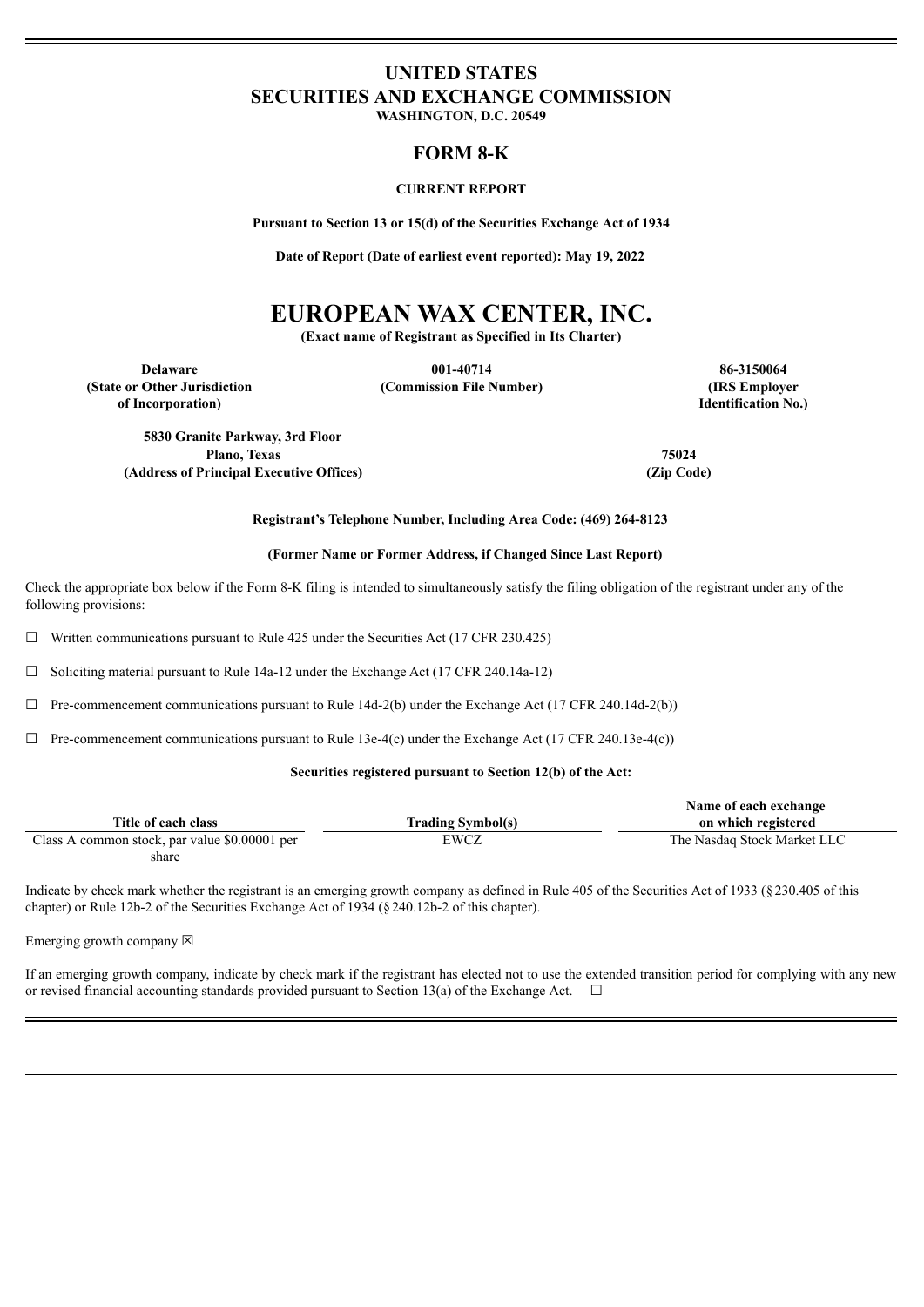This current report is neither an offer to sell nor a solicitation of an offer to buy any securities of European Wax Center, Inc. (the "Company") or any subsidiary of the company.

## **Item 8.01 Other Events.**

On May 19, 2022, the Company announced the pricing of the previously announced public offering (the "Offering") of 4,500,000 shares of its Class A common stock by certain selling stockholders (the "Selling Stockholders"), including stockholders affiliated with General Atlantic, L.P., at a price to the public of \$21.50 per share. In addition, the Selling Stockholders granted the underwriters a 30-day option to purchase up to 675,000 additional shares of the Company's Class A common stock. A copy of the press release is attached hereto as Exhibit 99.1 and incorporated by reference herein.

On May 20, 2022, the underwriters exercised their option to purchase a total of 675,000 additional shares of Class A common stock from the Selling Stockholders at a price to the public of \$21.50 per share, less underwriting discounts and commissions.

On May 24, 2022, the Company and Selling Stockholders closed the Offering, with the Selling Stockholders selling 5,175,000 shares of Class A common stock.

## **Item 9.01 Financial Statements and Exhibits.**

(d) Exhibits

| Exhibits | Description                                                                 |
|----------|-----------------------------------------------------------------------------|
| 99.1     | Press release issued by European Wax Center, Inc. on May 19, 2022.          |
| 104      | Cover Page Interactive Data File (embedded within the Inline XBRL document) |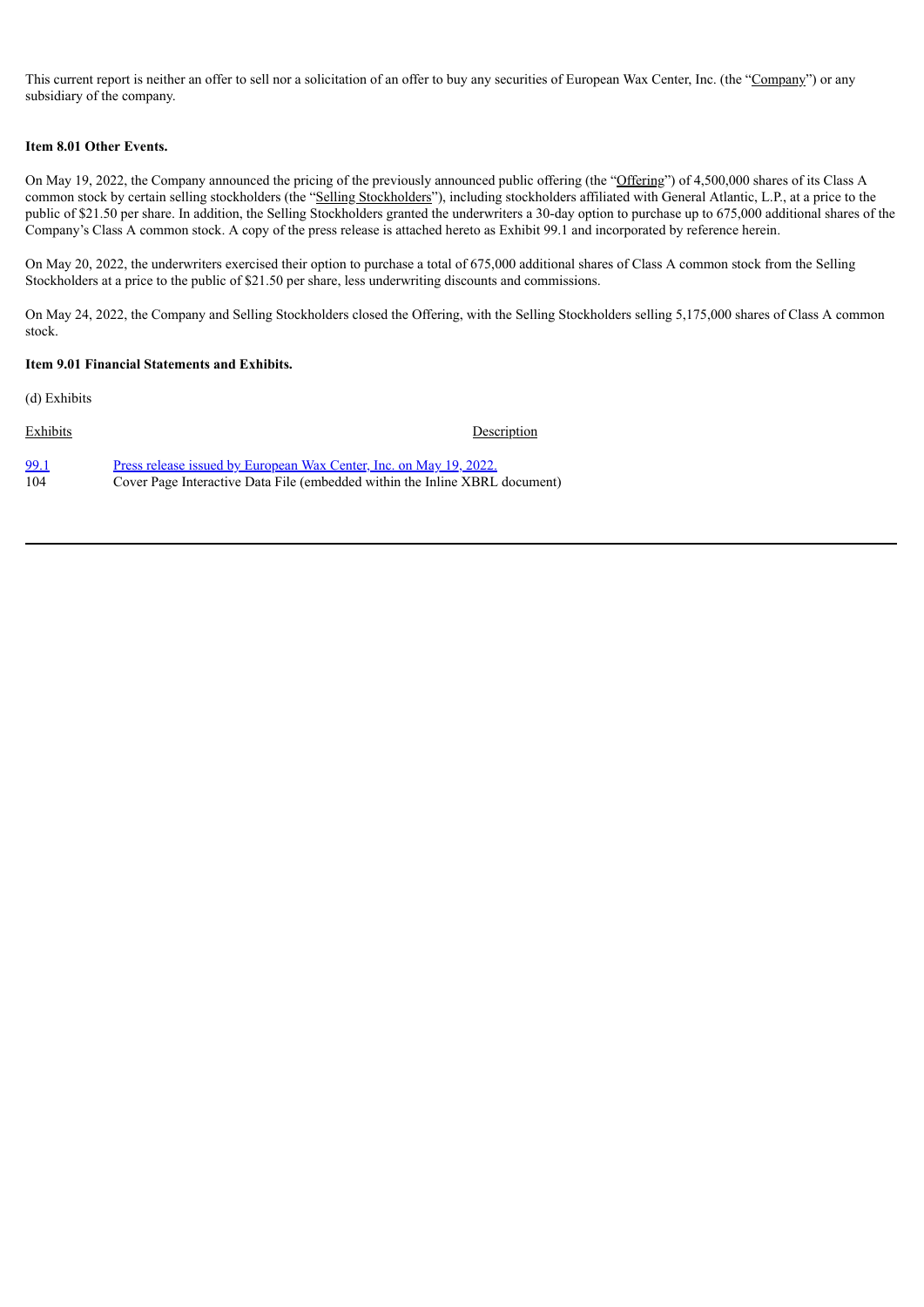## **SIGNATURES**

Pursuant to the requirements of the Securities Exchange Act of 1934, the registrant has duly caused this report to be signed on its behalf by the undersigned thereunto duly authorized.

EUROPEAN WAX CENTER, INC.

Date: May 24, 2022 By: /s/ GAVIN M. O'CONNOR

Name: Gavin M. O'Connor Title: Chief Legal Officer, Chief Human Resources Officer and Corporate Secretary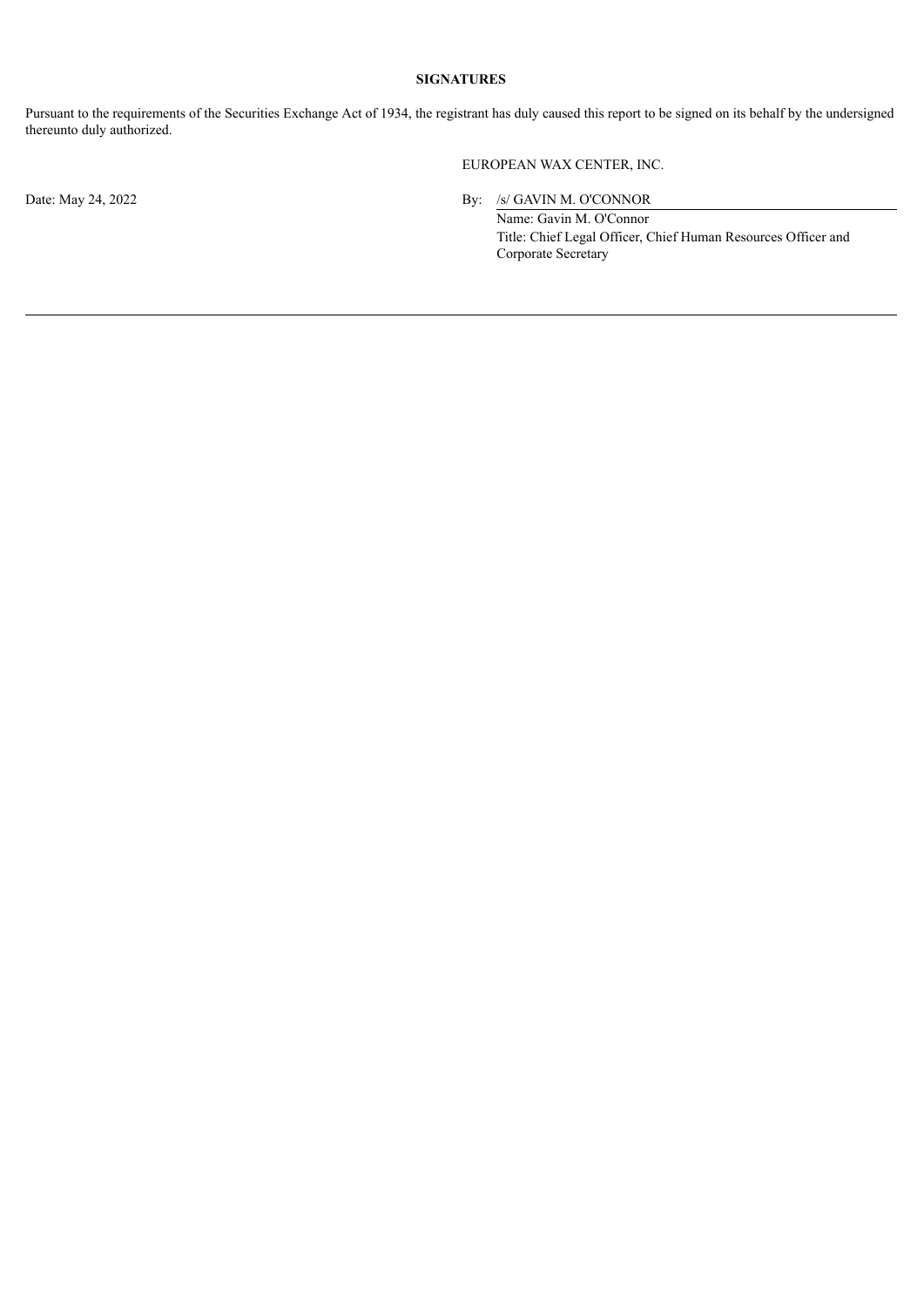#### **European Wax Center, Inc. Announces Pricing of Public Offering of Class A Common Stock**

<span id="page-3-0"></span>**PLANO, Texas May 19, 2022-** European Wax Center, Inc. (NASDAQ: EWCZ), the largest and fastest-growing franchisor and operator of out-of-home waxing services in the United States, today announced the pricing of a public offering of 4,500,000 shares of its Class A common stock by selling stockholders, including stockholders affiliated with General Atlantic, L.P. (collectively, the "Selling Stockholders") at a price to the public of \$21.50 per share. In connection with the offering, the underwriters will have a 30-day option to purchase up to an additional 675,000 shares of Class A common stock from the Selling Stockholders. The offering is expected to close on May 24, 2022, subject to satisfaction of customary conditions.

The Selling Stockholders will receive all of the net proceeds from the sale of shares of Class A common stock sold by them in the offering. The Company will not receive any proceeds from the offering.

BofA Securities, Morgan Stanley and Jefferies are acting as the joint book-running managers and underwriters for the offering. Citigroup, Guggenheim Securities, Truist Securities and Baird are serving as bookrunners for the offering. Telsey Advisory Group, Academy Securities, Penserra Securities LLC and R. Seelaus  $& Co., LLC$  are serving as co-managers for the offering.

The proposed offering will be made only by means of a prospectus. A copy of the prospectus relating to this offering, when available, may be obtained from the following sources: BofA Securities, NC1-004-03-43, 200 North College Street, 3rd Floor, Charlotte, North Carolina 28555, Attention: Prospectus Department or by email at dg.prospectus requests@bofa.com; Morgan Stanley & Co. LLC, Attention: Prospectus Department, 180 Varick Street, 2nd Floor, New York, 10014; or Jefferies LLC, Attention: Equity Syndicate Prospectus Department, 520 Madison Avenue, New York, New York, 10022, by telephone at  $(877)$  821-7388 or by email at prospectus department@jefferies.com.

A registration statement on Form S-1 relating to these securities has been filed with the Securities and Exchange Commission and has become effective. This press release does not constitute an offer to sell or the solicitation of an offer to buy any securities, nor will there be any sale of these securities in any state or jurisdiction in which such offer, solicitation or sale would be unlawful prior to registration or qualification under the securities laws of any such state or jurisdiction.

#### **About European Wax Center, Inc.**

European Wax Center, Inc. (NASDAQ: EWCZ) is the largest and fastest-growing franchisor and operator of out-of-home waxing services in the United States providing guests with an unparalleled, professional personal care experience administered by highly trained wax specialists within the privacy of clean, individual waxing suites. European Wax Center, Inc. continues to revolutionize the waxing industry with its innovative Comfort Wax® formulated with the highest quality ingredients to make waxing a more efficient and relatively painless experience. Delivering a 360-degree guest experience, it also offers a collection of proprietary products to help enhance and extend waxing results. Founded in 2004, European Wax Center, Inc. is headquartered in Plano, Texas. Its network includes 874 centers in 44 states as of March 26, 2022. For more information, including how to receive your first wax free, please visit: https://waxcenter.com.

## **Investor Contacts**

Amir Yeganehjoo Amir.Yeganehjoo@myewc.com 469-217-7486

Bethany Johns Bethany.Johns@myewc.com 469-270-6888